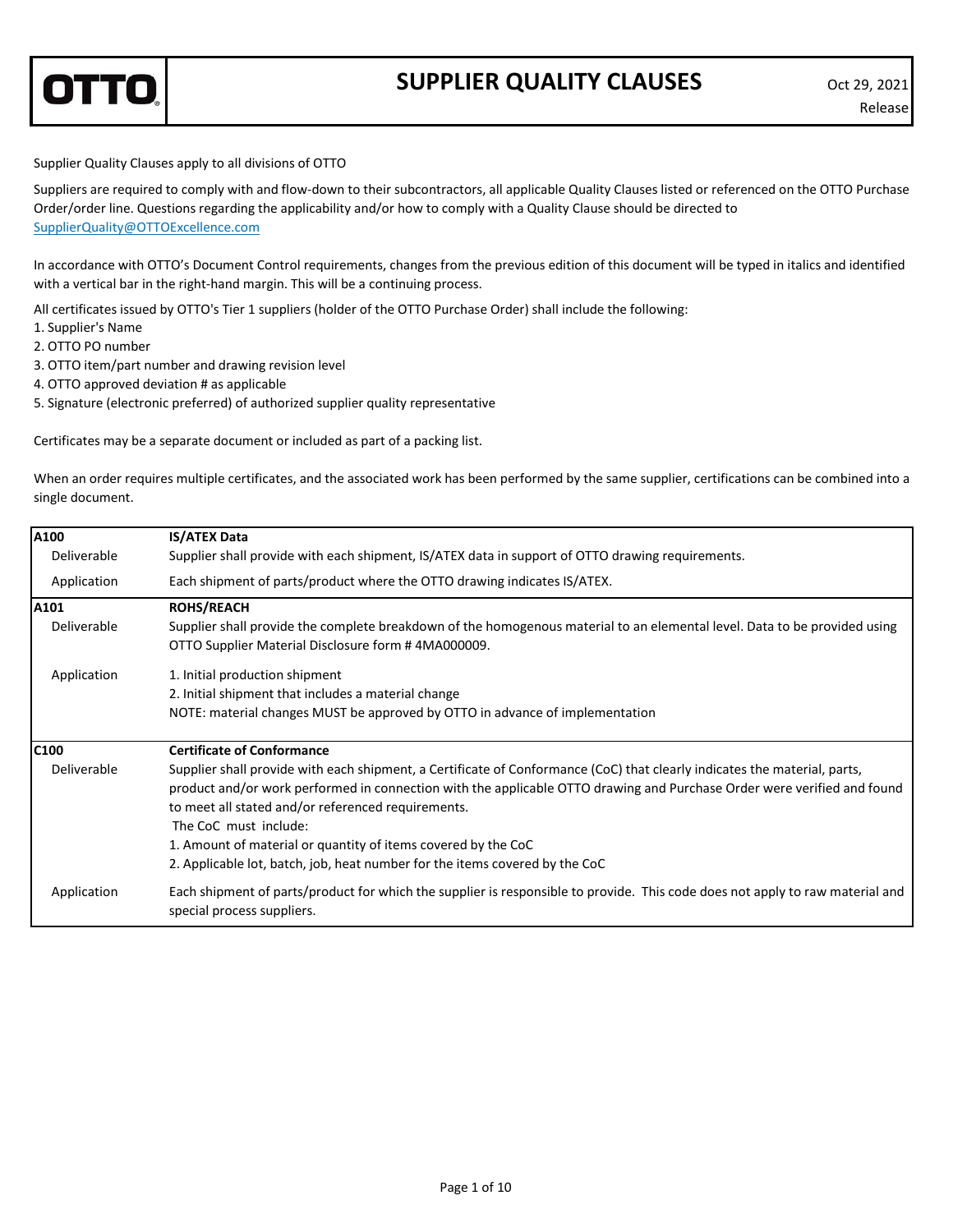| C101             | <b>Raw Material Cert: BULK METAL</b>                                                                                           |
|------------------|--------------------------------------------------------------------------------------------------------------------------------|
| Deliverable      | Supplier shall provide with each shipment, the raw material test data (chemical, physical, heat treatment, etc.) issued by the |
|                  | mill that demonstrates conformance to applicable specification and/or the OTTO drawing.                                        |
|                  | The raw material test report/cert packet shall clearly indicate                                                                |
|                  | 1. The applicable material specification and revision level to which the material conforms                                     |
|                  | 2. Material heat, lot or batch number                                                                                          |
|                  | 3. Name of mill that produced the material and issued the material test report/cert                                            |
|                  | 4. Other applicable technical data                                                                                             |
|                  | 5. Complete material traceability (from the mill to OTTO)                                                                      |
|                  |                                                                                                                                |
|                  | For material procured by OTTO's tier 1 supplier (holder of the OTTO Purchase Order), the cert packet submitted to OTTO shall   |
|                  | be validated by the supplier's authorized representative.                                                                      |
|                  |                                                                                                                                |
| Application      | Each shipment of bulk raw metal, or where the supplier has procured raw material for use in producing parts/product            |
|                  | furnished to OTTO.                                                                                                             |
|                  | Does not apply to COTS, make from COTS or catalogue items                                                                      |
|                  |                                                                                                                                |
| C <sub>102</sub> | Raw Material Cert: BULK NON-METAL (e.g., plastic, silicon)                                                                     |
| Deliverable      | Supplier shall provide with each shipment, the raw material test report issued by the manufacturer of the raw material that    |
|                  | demonstrates conformance to applicable specification and/or the OTTO drawing                                                   |
|                  | The raw material test report/cert packet shall include                                                                         |
|                  | 1. The applicable specification and revision level to which the material conforms                                              |
|                  | 2. Material lot or batch number                                                                                                |
|                  | 3. Name of company that produced the raw material                                                                              |
|                  | 4. Other applicable technical data                                                                                             |
|                  | 5. Complete material traceability (from the raw material producer to OTTO)                                                     |
|                  | 6. Manufacture date and shelf life/expiration date - if applicable                                                             |
|                  | For material procured by OTTO's tier 1 supplier (holder of the OTTO Purchase Order), the cert packet submitted to OTTO shall   |
|                  | be validated by the supplier's authorized representative                                                                       |
|                  |                                                                                                                                |
| Application      | Each shipment of bulk raw plastic, silicon, rubber, etc. material, or where the supplier has procured raw material for use in  |
|                  | producing parts/product furnished to OTTO.                                                                                     |
|                  | Does not apply to COTS, make from COTS or catalogue items                                                                      |
|                  |                                                                                                                                |
| C102.1           | Raw Material Cert: Colorant NON-METAL                                                                                          |
| Deliverable      | Supplier shall provide with each shipment, a Certificate of Conformance (CoC) that clearly indicates the colorant provided or  |
|                  | used conforms to applicable specifications per the OTTO drawing.                                                               |
|                  | The CoC shall include:                                                                                                         |
|                  | 1. Colorant name, number or description                                                                                        |
|                  | 2. Lot or Batch number                                                                                                         |
|                  |                                                                                                                                |
| Application      | Each shipment of colorant or where the supplier is responsible for adding colorant to raw material provided by OTTO.           |
|                  | This code does not require the supplier to furnish a raw material certificate                                                  |
|                  |                                                                                                                                |
| C <sub>103</sub> | <b>Soldering Certificate</b>                                                                                                   |
| Deliverable      | Supplier shall provide with each shipment, a certificate that clearly indicates soldering was performed in accordance with all |
|                  | stated and applicable specifications and standards per the OTTO drawing                                                        |
|                  |                                                                                                                                |
| Application      | Each shipment of parts/product where the supplier is responsible for soldering per the OTTO drawing                            |
|                  |                                                                                                                                |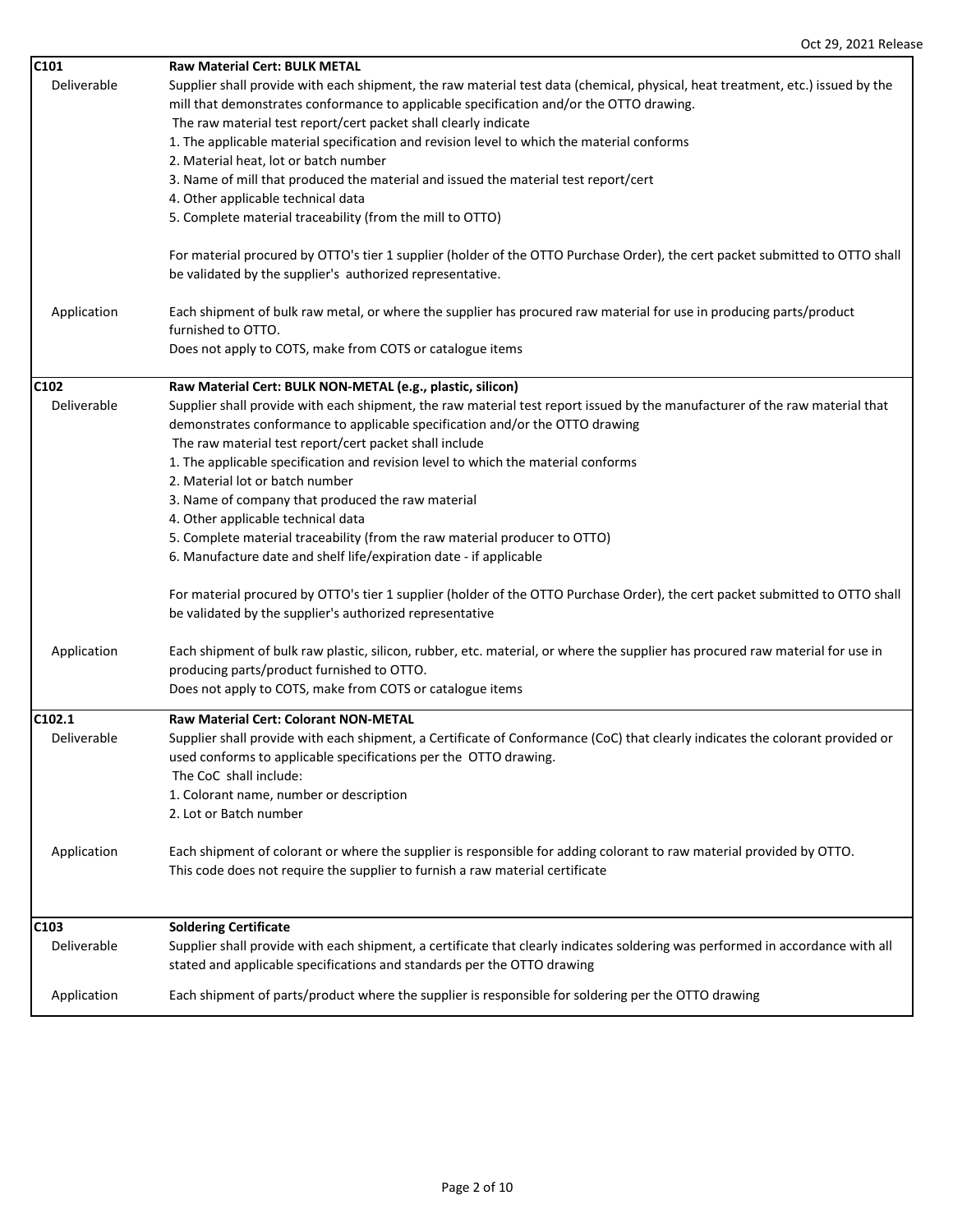| C104             | <b>Anodizing Certificate</b>                                                                                                         |  |
|------------------|--------------------------------------------------------------------------------------------------------------------------------------|--|
| Deliverable      | Supplier shall provide with each shipment, a certificate that clearly indicates                                                      |  |
|                  | 1. Parts were anodized per requirements noted on the OTTO drawing                                                                    |  |
|                  | 2. The actual specification and revision level to which parts were anodized                                                          |  |
|                  | 3. The anodize color has been verified and found to meet color requirements/standard per the OTTO drawing                            |  |
|                  |                                                                                                                                      |  |
| Application      | Each shipment of parts/product where the supplier is responsible for anodizing per the OTTO drawing                                  |  |
| C104.1           | <b>Anodizing Certificate - NADCAP</b>                                                                                                |  |
| Deliverable      | NADCAP certified supplier shall provide with each shipment, a certificate that clearly indicates                                     |  |
|                  | 1. Parts were anodized per requirements noted on the OTTO drawing                                                                    |  |
|                  | 2. The actual specification and revision level to which parts were anodized                                                          |  |
|                  | 3. The anodize color has been verified and found to meet color requirements/standard per the OTTO drawing                            |  |
| Application      | Each shipment of parts/product where the supplier is responsible for anodizing per the OTTO drawing                                  |  |
| C105             | <b>Plating Certificate</b>                                                                                                           |  |
| Deliverable      | Supplier shall provide with each shipment, a certificate that clearly indicates                                                      |  |
|                  | 1. Parts were plated per requirements noted on the OTTO drawing                                                                      |  |
|                  | 2. The actual specification (including, as applicable, type, class, etc.) and revision level to which parts were plated per the OTTO |  |
|                  | drawing                                                                                                                              |  |
|                  | 3. Actual plating thickness readings                                                                                                 |  |
| Application      | Each shipment of parts/product where the supplier is responsible for plating per the OTTO drawing                                    |  |
| C105.1           | <b>Plating Certificate - NADCAP</b>                                                                                                  |  |
| Deliverable      | NADCAP certified supplier shall provide with each shipment, a certificate that clearly indicates                                     |  |
|                  | 1. Parts were plated per requirements noted on the OTTO drawing                                                                      |  |
|                  | 2. The actual specification (including, as applicable, type, class, etc.) and revision level to which parts were plated per the OTTO |  |
|                  | drawing                                                                                                                              |  |
|                  | 3. Actual plating thickness readings                                                                                                 |  |
| Application      | Each shipment of parts/product where the supplier is responsible for plating per the OTTO drawing                                    |  |
| C <sub>106</sub> | <b>Heat Treat Certificate</b>                                                                                                        |  |
| Deliverable      | Supplier shall provide with each shipment, a certificate that clearly indicates                                                      |  |
|                  | 1. Parts were heat treated per requirements noted on the OTTO drawing                                                                |  |
|                  | 2. The actual specification and revision level to which parts were heat treated                                                      |  |
|                  | 3. Actual hardness readings                                                                                                          |  |
| Application      | Each shipment of parts/product where the supplier is responsible for heat treatment per the OTTO drawing                             |  |
| C106.1           | <b>Heat Treat Certificate - NADCAP</b>                                                                                               |  |
| Deliverable      | NADCAP certified supplier shall provide with each shipment, a certificate that clearly indicates                                     |  |
|                  | 1. Parts were heat treated per requirements noted on the OTTO drawing                                                                |  |
|                  | 2. The actual specification and revision level to which parts were heat treated                                                      |  |
|                  | 3. Actual hardness readings                                                                                                          |  |
| Application      | Each shipment of parts/product where the supplier is responsible for heat treatment per the OTTO drawing                             |  |
|                  |                                                                                                                                      |  |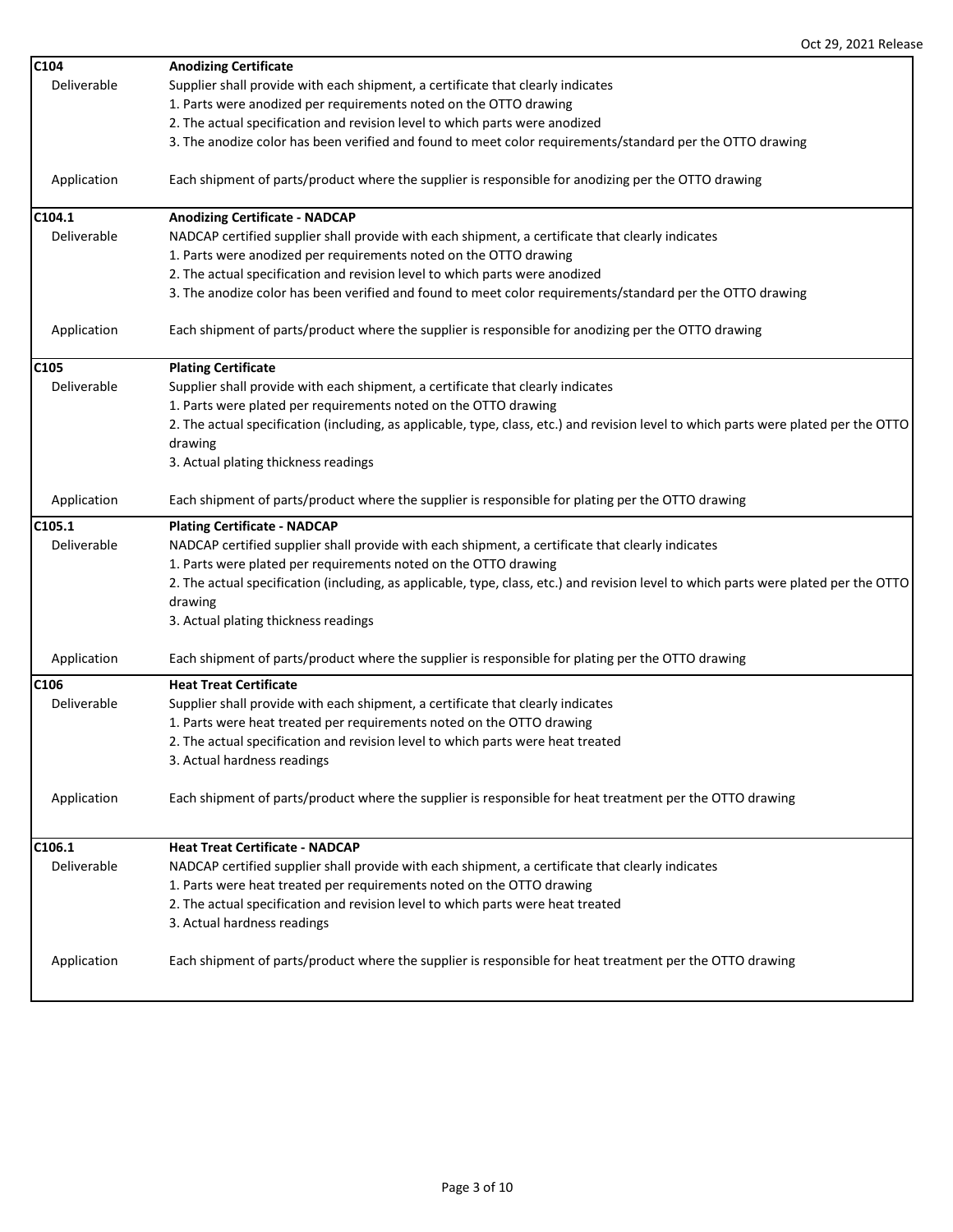| C107        | <b>Passivation Certificate</b>                                                                                         |
|-------------|------------------------------------------------------------------------------------------------------------------------|
| Deliverable | Supplier shall provide with each shipment, a certificate that clearly indicates                                        |
|             | 1. Parts were passivated per requirements noted on the OTTO drawing                                                    |
|             | 2. The actual specification, class, type, etc., and revision level to which parts were passivated per the OTTO drawing |
|             |                                                                                                                        |
| Application | Each shipment of parts/product where the supplier is responsible for passivation per the OTTO drawing                  |
| C107.1      | <b>Passivation Certificate NADCAP</b>                                                                                  |
| Deliverable | NADCAP certified supplier shall provide with each shipment, a certificate that clearly indicates                       |
|             | 1. Parts were passivated per requirements noted on the OTTO drawing                                                    |
|             | 2. The actual specification, class, type, etc., and revision level to which parts were passivated per the OTTO drawing |
|             |                                                                                                                        |
| Application | Each shipment of parts/product where the supplier is responsible for passivation per the OTTO drawing                  |
| C108        | <b>Painting Certificate</b>                                                                                            |
| Deliverable | Supplier shall provide with each shipment, a certificate that clearly indicates                                        |
|             | 1. Parts were painted per requirements noted on the OTTO drawing                                                       |
|             | 2. The actual specification and revision level to which parts were painted (as applicable)                             |
|             | 3. The actual paint batch/lot number used                                                                              |
|             | 4. Parts meet OTTO abrasion and/or adhesion specification 3TL000176 (formerly 3QA000176) as applicable                 |
|             | 5. Parts meet OTTO paint finish requirements per OTTO drawing and/or SQM appendix D as applicable                      |
|             | 6. Actual paint thickness readings per OTTO drawing                                                                    |
|             | 7. Actual paint gloss readings per OTTO drawing                                                                        |
|             |                                                                                                                        |
| Application | Each shipment of parts/product where the supplier is responsible for painting per the OTTO drawing                     |
| C108.1      | <b>Painting Certificate NADCAP</b>                                                                                     |
| Deliverable | NADCAP certified supplier shall provide with each shipment, a certificate that clearly indicates                       |
|             | 1. Parts were painted per requirements noted on the OTTO drawing                                                       |
|             | 2. The actual specification and revision level to which parts were painted (as applicable)                             |
|             | 3. The actual paint batch/lot number used                                                                              |
|             | 4. Parts meet OTTO abrasion and/or adhesion specification 3TL000176 (formerly 3QA000176) as applicable                 |
|             | 5. Parts meet OTTO paint finish requirements per OTTO drawing and/or SQM appendix D as applicable                      |
|             | 6. Actual paint thickness readings per OTTO drawing                                                                    |
|             | 7. Actual paint gloss readings per OTTO drawing                                                                        |
| Application | Each shipment of parts/product where the supplier is responsible for painting per the OTTO drawing                     |
| C109        | <b>Pad Printing Certificate</b>                                                                                        |
| Deliverable | Supplier shall provide with each shipment, a certificate that clearly indicates                                        |
|             | 1. Parts were pad printed per requirements noted on the OTTO drawing                                                   |
|             | 2. The actual specification and revision level to which parts were pad printed (as applicable)                         |
|             | 3. Actual ink batch/lot number used                                                                                    |
|             | 4. Parts meet OTTO abrasion and/or adhesion specification 3TL000176 (formerly 3QA000176) as applicable                 |
| Application | Each shipment of parts/product where the supplier is responsible for pad printing per the OTTO drawing                 |
| C110        | <b>Welding Certificate</b>                                                                                             |
| Deliverable | Supplier shall provide with each shipment, a certificate that clearly indicates                                        |
|             | 1. Parts were welded per requirements noted on the OTTO drawing                                                        |
|             | 2. The actual specification and revision level to which parts were welded (as applicable)                              |
| Application | Each shipment of parts/product where the supplier is responsible for welding per the OTTO drawing                      |
|             |                                                                                                                        |
| C110.1      | <b>Welding Certificate - NADCAP</b>                                                                                    |
| Deliverable | NADCAP certified supplier shall provide with each shipment, a certificate that clearly indicates                       |
|             | 1. Parts were welded per requirements noted on the OTTO drawing                                                        |
|             | 2. The actual specification and revision level to which parts were welded (as applicable)                              |
|             |                                                                                                                        |
| Application | Each shipment of parts/product where the supplier is responsible for welding per the OTTO drawing                      |
|             |                                                                                                                        |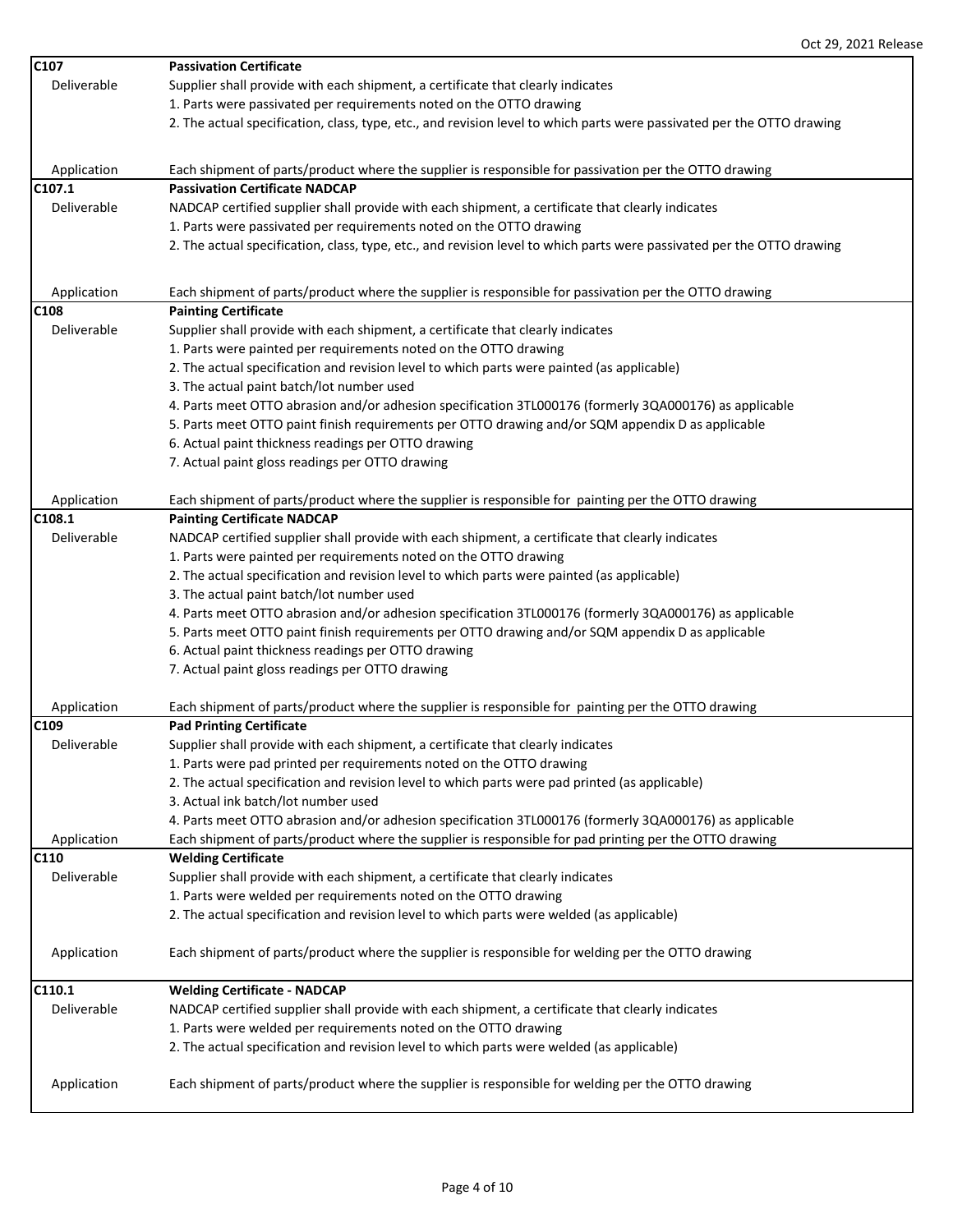| C111        | <b>Solderability Certificate</b>                                                                                                |
|-------------|---------------------------------------------------------------------------------------------------------------------------------|
| Deliverable | Supplier shall include with each shipment, a certificate that clearly indicates, external leads, pins, terminals, etc. of parts |
|             | provided are capable of passing the solderability tests specified in MIL-STD-202 (Method 208).                                  |
|             |                                                                                                                                 |
| Application |                                                                                                                                 |
| C112        | Iridite/Alodine (Chem Conversion Coating) Cert                                                                                  |
| Deliverable | Supplier shall include with each shipment, a certificate that clearly indicates                                                 |
|             |                                                                                                                                 |
|             | 1. Iridite/Alodine was applied per requirements noted on the OTTO drawing                                                       |
|             | 2. The actual specification and revision level to which parts were iridited/alodined (as applicable)                            |
|             |                                                                                                                                 |
| Application | Each shipment of parts/product where the supplier is responsible for Iridite/Alodine (chem conversion coating) per the OTTO     |
|             | drawing                                                                                                                         |
| C112.1      | Iridite/Alodine (Chem Conversion Coating) Cert - NADCAP                                                                         |
| Deliverable | NADCAP certified supplier shall include with each shipment, a certificate that clearly indicates                                |
|             | 1. Iridite/Alodine was applied per requirements noted on the OTTO drawing                                                       |
|             |                                                                                                                                 |
|             | 2. The actual specification and revision level to which parts were iridited/alodined (as applicable)                            |
| Application | Each shipment of parts/product where the supplier is responsible for Iridite/Alodine (chem conversion coating) per the OTTO     |
|             | drawing                                                                                                                         |
|             |                                                                                                                                 |
| C113        | <b>Brite Passivate/Electropolish Certificate</b>                                                                                |
| Deliverable | Supplier shall include with each shipment, a certificate that clearly indicates                                                 |
|             | 1. Parts were brite passivated (Electropolished) per requirements noted on the OTTO drawing                                     |
|             | 2. The actual specification and revision level to which parts were brite passivated (Electropolished) (as applicable)           |
|             |                                                                                                                                 |
|             |                                                                                                                                 |
| Application | Each shipment of parts/product where the supplier is responsible for brite passivated (Electropolished) per the OTTO drawing    |
|             |                                                                                                                                 |
|             |                                                                                                                                 |
| C113.1      | Brite Passivate/Electropolish Certificate - NADCAP                                                                              |
| Deliverable | NADCAP certified supplier shall include with each shipment, a certificate that clearly indicates                                |
|             | 1. Parts were brite passivated (Electropolished) per requirements noted on the OTTO drawing                                     |
|             | 2. The actual specification and revision level to which parts were brite passivated (Electropolished) (as applicable)           |
|             |                                                                                                                                 |
|             |                                                                                                                                 |
| Application | Each shipment of parts/product where the supplier is responsible for brite passivated (Electropolished) per the OTTO drawing    |
|             |                                                                                                                                 |
|             |                                                                                                                                 |
| C115        | IPC-J-STD-001xS Certificate                                                                                                     |
| Deliverable | Each shipment shall include a certificate that clearly indicates the product was produced in accordance with IPC-J-STD-001xS.   |
|             | NOTE: x indicates the revision level of the IPC-J-STD-001 standard to which the product conforms. Unless otherwise indicated    |
|             | or communicated by OTTO - conformance to current revision is expected/required.                                                 |
|             |                                                                                                                                 |
|             | Per IPC-J-STD-001xS, 0.1.7.1.1 Shipping and Storage                                                                             |
|             | Wire and cable shall be shipped and stored in sealed water-vapor-proof packaging (i.e.: Moisture Barrier Bag, dry pack, etc.),  |
|             | with capped ends, activated desiccant, and humidity indicator card. Silver-coated copper wire and cable shall be segregated     |
|             | and dispositioned if the humidity indicator card registers 70% or more RH.                                                      |
|             |                                                                                                                                 |
|             |                                                                                                                                 |
| Application | Each shipment of wire/cable or product containing wire/cable where the OTTO drawing states IPC-J-STD-001xS applies              |
|             |                                                                                                                                 |
|             |                                                                                                                                 |
|             |                                                                                                                                 |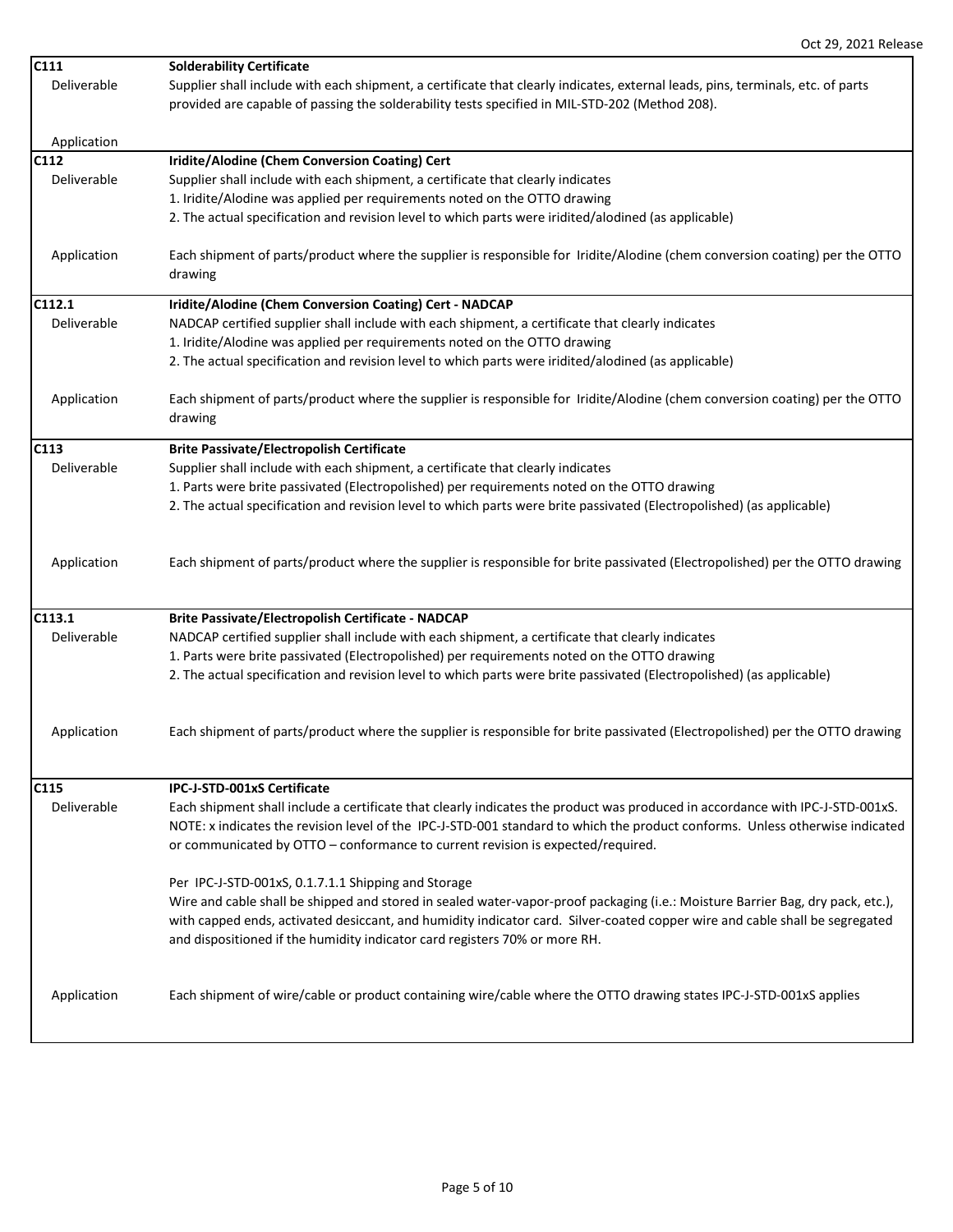| C116        | <b>Sandblast Certificate</b>                                                                                                 |
|-------------|------------------------------------------------------------------------------------------------------------------------------|
| Deliverable | Supplier shall include with each shipment, a certificate that clearly indicates                                              |
|             | 1. Parts were sand/bead blasted or tumbled per requirements noted on the OTTO drawing                                        |
|             | 2. The actual specification and revision level to which parts were blasted/tumbled (as applicable)                           |
|             | 3. The actual media type and size                                                                                            |
|             | 4. The actual blast pressure and time                                                                                        |
|             | 5. Part were verified/ inspected and found to meet requirements                                                              |
|             |                                                                                                                              |
| Application | Each shipment of parts/product where the supplier is responsible for sandblast per the OTTO drawing                          |
| C117        | <b>Chromate Conversion</b>                                                                                                   |
| Deliverable | Supplier shall include with each shipment, a certificate that clearly indicates                                              |
|             | 1. Chromate conversion was performed per the OTTO drawing                                                                    |
|             | 2. The actual specification and revision level to which chromate conversion was applied (as applicable)                      |
|             | 3. Actual thickness readings (as applicable)                                                                                 |
|             |                                                                                                                              |
| Application | Each shipment of parts/product where the supplier is responsible for chromate conversion per the OTTO drawing                |
| C117.1      | <b>Chromate Conversion - NADCAP</b>                                                                                          |
| Deliverable | NADCAP certified supplier shall include with each shipment, a certificate that clearly indicates                             |
|             | 1. Chromate conversion was performed per the OTTO drawing                                                                    |
|             | 2. The actual specification and revision level to which chromate conversion was applied (as applicable)                      |
|             | 3. Actual thickness readings (as applicable)                                                                                 |
|             |                                                                                                                              |
| Application | Each shipment of parts/product where the supplier is responsible for chromate conversion per the OTTO drawing                |
| C118        | Wire/Cable/Insulation Certification                                                                                          |
| Deliverable | Supplier shall include with each shipment, a certificate that clearly indicates - as applicable per the OTTO drawing         |
|             | • Wire Size                                                                                                                  |
|             | • Conductor Material                                                                                                         |
|             | • Insulation Material                                                                                                        |
|             | • Filler Material                                                                                                            |
|             | • Shielding                                                                                                                  |
|             | • Wrap Material                                                                                                              |
|             | • Jacket Material                                                                                                            |
|             | • Agency/industry approvals and/or standards and revision level                                                              |
|             |                                                                                                                              |
| Application | Each shipment of wire/cable or product containing wire/cable where the OTTO drawing specifies wire/cable construction and    |
|             | the supplier is responsible for the manufacture of the wire/cable                                                            |
| C118.S      | Wire/Cable/Insulation Sub-Level Certification                                                                                |
| Deliverable | Supplier shall include with each shipment, a certificate that clearly indicates the wire/cable provided meets the referenced |
|             | wire/MTL requirements per the OTTO drawing. These requirements may include                                                   |
|             | • Wire manufacturer's name and part number                                                                                   |
|             | • Wire Size                                                                                                                  |
|             | • Conductor Material                                                                                                         |
|             | • Insulation Material                                                                                                        |
|             | • Filler Material                                                                                                            |
|             |                                                                                                                              |
|             | • Shielding                                                                                                                  |
|             | • Wrap Material                                                                                                              |
|             | • Jacket Material                                                                                                            |
|             | • Agency/industry approvals and/or standards and revision level                                                              |
| Application | Each shipment of wire/cable or product containing wire/cable where the OTTO drawing specifies wire/cable                     |
|             | construction/requirements on a sub-level drawing and the supplier is responsible for the manufacture or procurement of the   |
|             | wire/cable                                                                                                                   |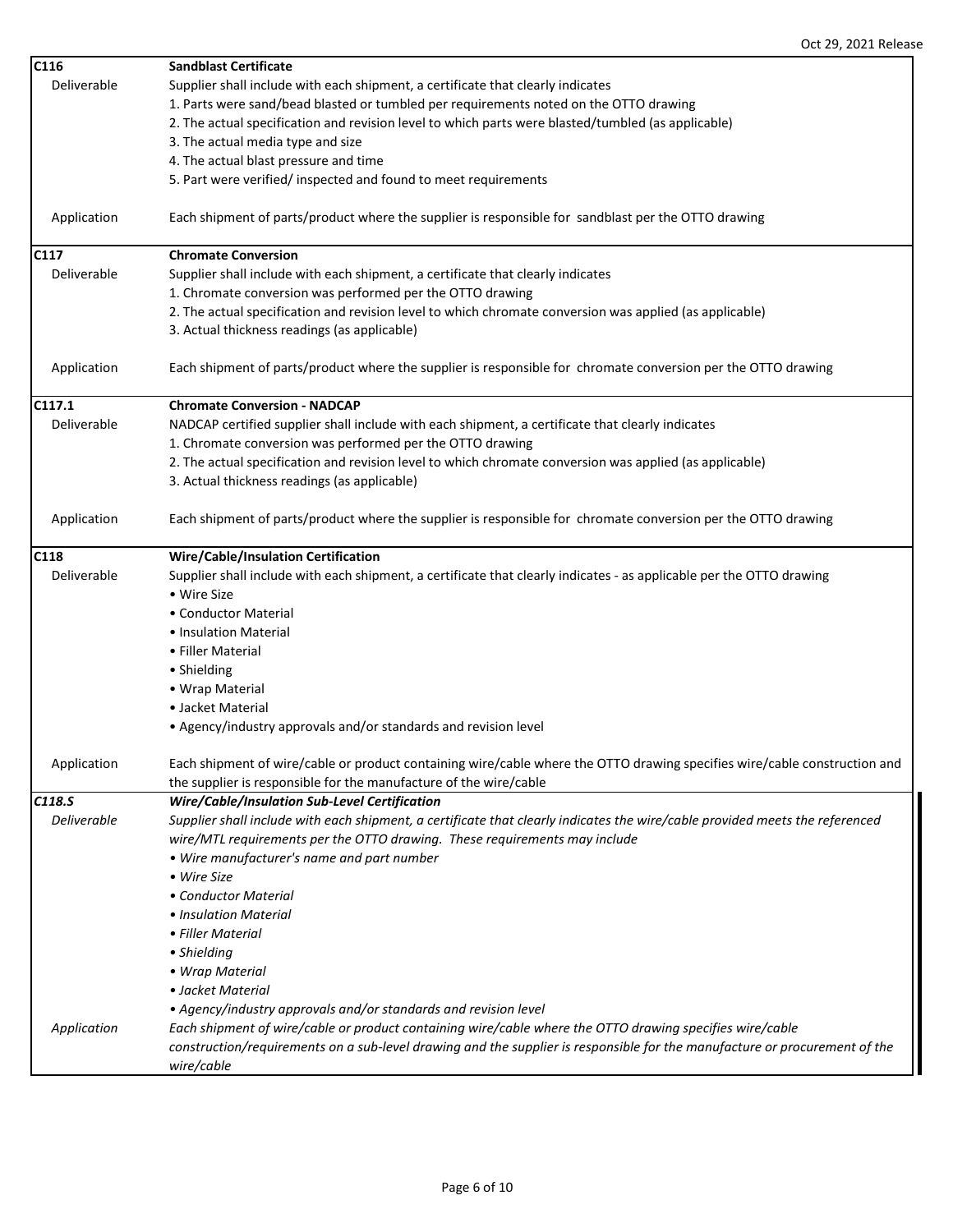| C119             | <b>Black Oxide Certificate</b>                                                                                                 |
|------------------|--------------------------------------------------------------------------------------------------------------------------------|
| Deliverable      | Supplier shall include with each shipment, a certificate that clearly indicates                                                |
|                  | 1. Black oxide was applied per requirements noted on the OTTO drawing                                                          |
|                  | 2. The actual specification and revision level to which black oxide was applied (as applicable)                                |
| Application      | Each shipment of parts/product where the supplier is responsible for black oxide per the OTTO drawing                          |
| C119.1           | <b>Black Oxide Certificate - NADCAP</b>                                                                                        |
| Deliverable      | NADCAP certified supplier shall include with each shipment, a certificate that clearly indicates                               |
|                  | 1. Black oxide was applied per requirements noted on the OTTO drawing                                                          |
|                  | 2. The actual specification and revision level to which black oxide was applied (as applicable)                                |
| Application      | Each shipment of parts/product where the supplier is responsible for black oxide per the OTTO drawing                          |
| C <sub>200</sub> | CoC (COTS/CAT): Include COTS/Catalog p/n on cert                                                                               |
| Deliverable      | Supplier shall include with each shipment, a certificate that clearly indicates                                                |
|                  | 1. Parts were procured from Approved Source of Supply or Manufacturer per the OTTO drawing                                     |
|                  | 2. Parts are the Approved Source of Supply or Manufacturer's part number as noted on the OTTO drawing                          |
| Application      | Each shipment of parts/product where the OTTO drawing indicates the items is a commercial off the shelf item, or the lists the |
|                  | manufacturer's catalog item number                                                                                             |
| C210             | Military (MIL) Part/Product Certification                                                                                      |
| Deliverable      | Supplier shall include with each shipment, a certificate that clearly indicates                                                |
|                  | 1. The Military part number and revision level (as applicable)                                                                 |
|                  | 2. The actual military specification and revision level (as applicable) per the OTTO drawing                                   |
| Application      | Each shipment of parts/product that carry a Military part number per the OTTO drawing                                          |
| <b>C500</b>      | Life Cycle Test Data                                                                                                           |
| Deliverable      | Supplier shall provide, when required, part/product Life cycle test data indicating conformance to OTTO drawing requirements   |
| Application      | As required by OTTO's Engineering and/or Quality department and/or noted on the OTTO purchase order                            |
| C501             | <b>Pull Test Data Required</b>                                                                                                 |
| Deliverable      | Supplier shall include with each shipment, documentation that clearly indicates                                                |
|                  | 1. Pull test requirements/specification per the OTTO drawing                                                                   |
|                  | 2. Quantity of parts/product tested                                                                                            |
|                  | 3. Actual pull test results per sample tested                                                                                  |
| Application      | Each shipment of parts/product where the supplier is responsible for meeting pull test requirements as noted on the OTTO       |
|                  | drawing                                                                                                                        |
| C502             | <b>Flex Test Data Required</b>                                                                                                 |
| Deliverable      | Supplier shall include with each shipment, documentation that clearly indicates                                                |
|                  | 1. Flex test requirements/specification per the OTTO drawing                                                                   |
|                  | 2. Quantity of parts/product tested                                                                                            |
|                  | 3. Actual flex test results per sample tested                                                                                  |
| Application      | Each shipment of parts/product where the supplier is responsible for meeting flex test requirements as noted on the OTTO       |
|                  | drawing                                                                                                                        |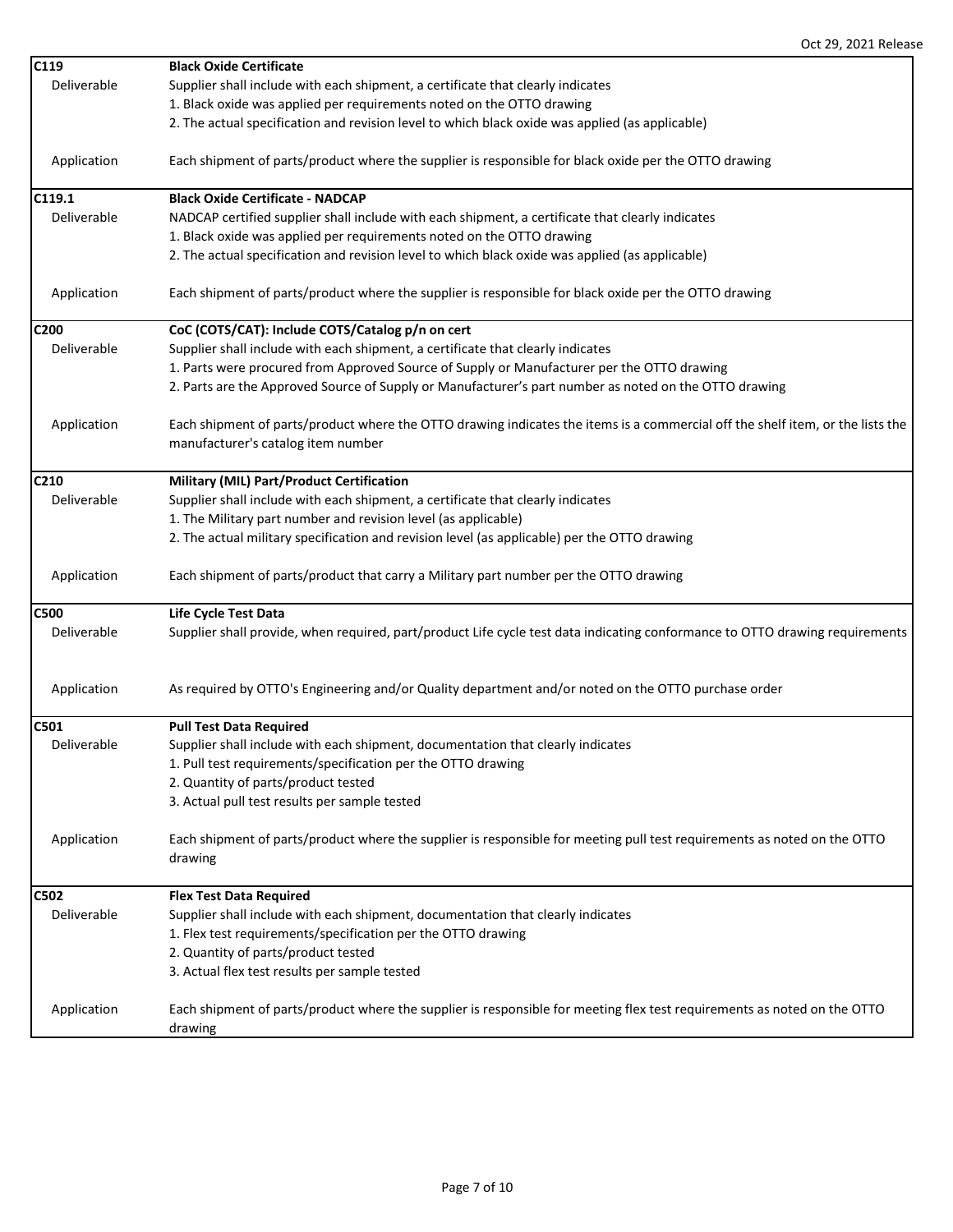| <b>C800</b> | <b>NIST Traceable Calibration Certificate Required</b>                                                                        |
|-------------|-------------------------------------------------------------------------------------------------------------------------------|
| Deliverable | Calibration supplier shall provide a NIST Traceable calibration certificate                                                   |
|             |                                                                                                                               |
| Application | New, repaired and periodically calibrated measuring equipment                                                                 |
| <b>C801</b> | <b>ISO 17025 Calibration Certificate</b>                                                                                      |
| Deliverable | Calibration supplier shall provide, for the indicated gage, an ISO 17025 calibration certificate                              |
| Application | New, repaired and periodically calibrated measuring equipment that requires calibration in compliance with ISO 17025          |
| <b>C850</b> | <b>OTTO Provided Material NO Certification Required</b>                                                                       |
| Deliverable | Notification only informing supplier that OTTO has provided material for use in the parts or products listed on the OTTO PO - |
|             | therefore are not required to provide material certification                                                                  |
|             |                                                                                                                               |
| Application | Each shipment of parts/product where OTTO has provided some or all raw material and/or components                             |
|             |                                                                                                                               |
| C900        | <b>Customer Supplied Product-NO Certification Required</b>                                                                    |
| Deliverable | Notification only indicating provided material is supplied by OTTO's customer - therefore no certification is required        |
|             |                                                                                                                               |
|             |                                                                                                                               |
| Application | Each shipment of customer provided material                                                                                   |
| P100        | <b>Special Packaging Required</b>                                                                                             |
| Deliverable | Notification only informing supplier the part/product listed on the OTTO PO requires special packing as noted on the OTTO     |
|             | drawing                                                                                                                       |
|             |                                                                                                                               |
|             |                                                                                                                               |
| Application | Each shipment of parts/product where the OTTO drawing indicates special packing is required.                                  |
|             |                                                                                                                               |
| P110        | Parts shall be packaged in static shielding packaging materials per IPC-A-610                                                 |
| Deliverable | Notification only informing supplier the part/product listed on the OTTO PO requires special packing                          |
|             |                                                                                                                               |
| Application | Each shipment of PCBAs that contain active components                                                                         |
|             |                                                                                                                               |
| P120        | Parts shall be packaged in antistatic (low charging) packaging materials per IPC-A-610                                        |
| Deliverable | Notification only informing supplier the part/product listed on the OTTO PO requires special packing                          |
|             |                                                                                                                               |
| Application | Each shipment of PCBAs that contain passive components                                                                        |
|             |                                                                                                                               |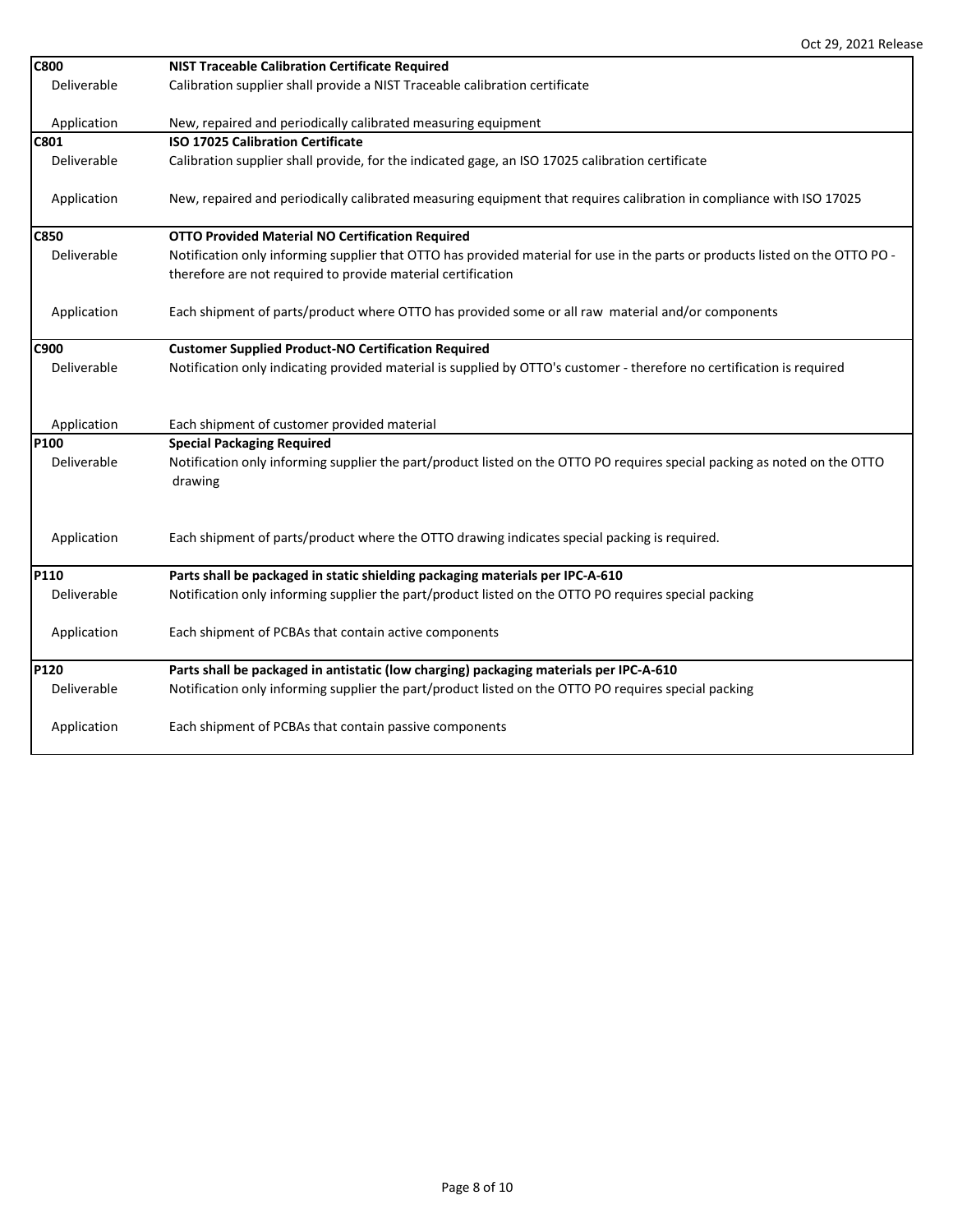| Q100        | First Article Inspection report per AS9102                                                                                                                                                                          |
|-------------|---------------------------------------------------------------------------------------------------------------------------------------------------------------------------------------------------------------------|
| Deliverable | The supplier shall provide a First Article Inspection report in accordance with AS9102 requirements                                                                                                                 |
| Application | 1. The initial shipment of production parts/product for aerospace applications                                                                                                                                      |
|             | 2. The initial shipment following changes that invalidate the original results (e.g., engineering changes, manufacturing process                                                                                    |
|             | changes, tooling changes)                                                                                                                                                                                           |
|             | 3. Per OTTO request                                                                                                                                                                                                 |
|             | Actual first production without OTTO's first-piece inspection approval is solely at the supplier's risk                                                                                                             |
| Q101        | <b>First Article Inspection report</b>                                                                                                                                                                              |
| Deliverable | The supplier shall provide a First Article Inspection report in accordance with OTTO requirements                                                                                                                   |
| Application | 1. The initial shipment of production parts/product                                                                                                                                                                 |
|             | 2. The initial shipment following changes that invalidate the original results (e.g., engineering changes, manufacturing process                                                                                    |
|             | changes, tooling changes)                                                                                                                                                                                           |
|             | 3. Per OTTO request                                                                                                                                                                                                 |
|             | Actual first production without OTTO's first-piece inspection approval is solely at the supplier's risk                                                                                                             |
| Q102        | <b>PPAP Required</b>                                                                                                                                                                                                |
| Deliverable | The supplier shall provide a Level 3 PPAP in accordance with AIAG Production Part Approval Process manual.                                                                                                          |
| Application | 1. The initial shipment of production parts/product                                                                                                                                                                 |
|             | 2. The initial shipment following changes that invalidate the original results (e.g., engineering changes, manufacturing process<br>changes, tooling changes)                                                       |
|             | 3. Per OTTO request                                                                                                                                                                                                 |
|             | Actual first production without OTTO's first-piece inspection approval is solely at the supplier's risk                                                                                                             |
| Q103        | <b>Inspection Data Required-Key Characteristics</b>                                                                                                                                                                 |
| Deliverable | Supplier shall include with each shipment, actual inspection results and the method of inspection for key characteristics noted<br>on the OTTO drawing                                                              |
| Application | Each shipment of parts/product where the OTTO drawing identifies features/characteristics as key or special, and the supplier<br>is directly or indirectly responsible for producing those features/characteristics |

 $\overline{\phantom{a}}$